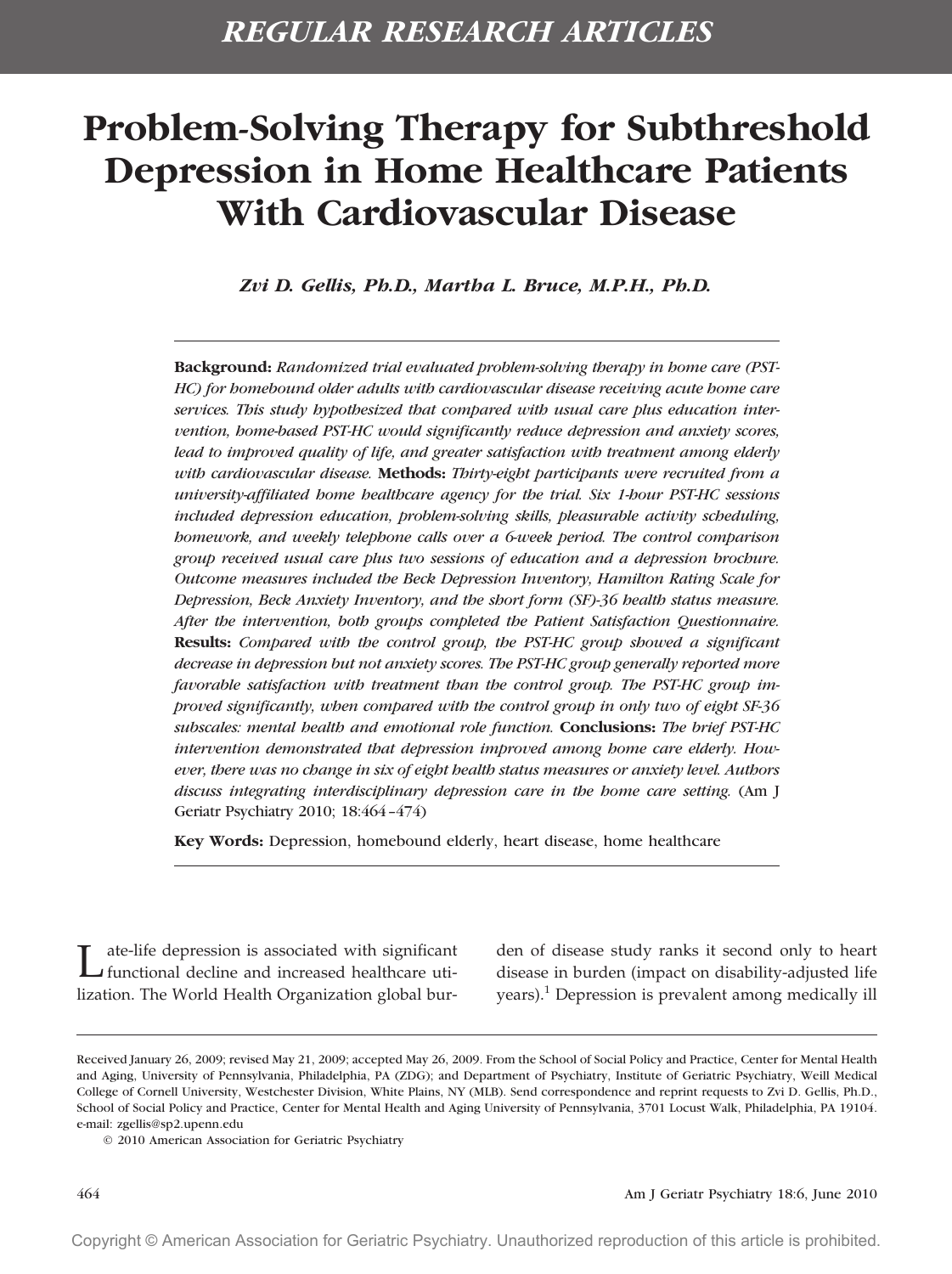home care elderly with estimates of 13.5% for major depression.2 Depression is twice as prevalent in the home healthcare environment as in primary care.<sup>3</sup> Despite this high prevalence rate, only 12% of home care elderly with major depression receive adequate treatment, even though effective evidence-based treatment options for depression exist.<sup>2</sup>

Heart disease is the most common primary diagnosis and the leading cause of death among elderly home healthcare patients confined to their homes due to medical disability. $<sup>4</sup>$  It is also one of the main</sup> causes of hospitalization of older adults and is associated with greater impairment than arthritis, diabetes, or lung disease.<sup>5</sup> Major and subthreshold depression is common among cardiac patients where prevalence rates range from  $16\%$  to  $37\%$ .<sup>6-9</sup> Thus, cardiac disease and depression are common comorbid conditions in home healthcare, and these patients are at high risk for negative outcomes.

The consequences of depression in late life are potentially serious for the older cardiac patient. Hypertension, hypoglycemia, and coronary artery disease can be worsened through depression.<sup>10</sup> These medical disorders are often associated with increased fatigue, greater levels of chronic physical illness, increased disability, decreased psychological well-being, increased healthcare costs, and decreased life satisfaction among older adults. $11-13$  Most importantly, subthreshold depression is a key risk factor for major depressive disorder, and older people with depression report increased suicidality.<sup>14-16</sup>

Studies have also found a strong association between anxiety and heart disease $17-19$  and its frequent cooccurrence with depression.<sup>20,21</sup> Given the significant negative consequences of heart disease and comorbid psychiatric disorders, including low rates of depression treatment among medically disabled elderly,<sup>22,23</sup> brief, effective, and sustainable psychosocial interventions to significantly reduce symptoms and enhance the quality of life of homebound elderly patients are needed.

To improve mental health screening in medically ill older adult patients, researchers have examined the role of home care nurses in assessing for geriatric depression.24 –26 Screening for depression in home healthcare settings is mandated by Medicare, although not part of routine care. When depression is detected, a common intervention approach in home healthcare is a referral to the patients' primary care physician for an assessment. Screening and assessment of patients are important though insufficient clinical tasks in evidencebased depression care. However, the use of psychosocial treatments remains uncommon among depressed home care older adults despite its widely acknowledged efficacy in other patient populations.

Specific attention to the treatment needs of depressed older home care patients is critically needed. One recent trial, by this research group, has provided data on the feasibility, acceptability, and effectiveness of the treatment known as problem-solving therapy in home care (PST-HC) among medically ill elderly receiving home healthcare services.<sup>27</sup> However, the initial study did not examine anxiety outcomes nor did it specifically target heart disease patients.

To date, no study has evaluated the effects of PST to reduce depression in home care elderly with heart disease. Given the robust empirical evidence of PST on depression outcomes, the objective of this randomized trial compares PST-HC and usual care plus education for home care elderly diagnosed with cardiovascular disease. The decision to target this group was based on several reasons. First, our previous work determined that a large percentage of home care patients (44%) had a primary diagnosis of heart disease.27 Second, depression may be an independent risk factor for the onset of heart disease, suggesting that patients are at high risk for negative outcomes. Third, heart disease is the leading cause of death among home care elderly patients. $4$  Finally, PST-HC may be potentially useful in using problemsolving strategies for medication compliance because depression may also jeopardize adherence to treatment regimens including needed medication.

The study reported here hypothesized that among elderly home healthcare patients with heart disease, patients receiving six 1-hour sessions of home-delivered PST-HC, when compared with an educational control, would experience greater short-term improvements in depression and anxiety scores, improved health functioning, and satisfaction with treatment. PST-HC treatment components included depression education, problem-solving strategies, and pleasurable activity scheduling (based on behavioral activation theory).

# **Problem-Solving Therapy in Home Care**

PST-HC (Table 1) is an adapted model (described elsewhere<sup>26</sup>) based on published procedures.<sup>28-30</sup>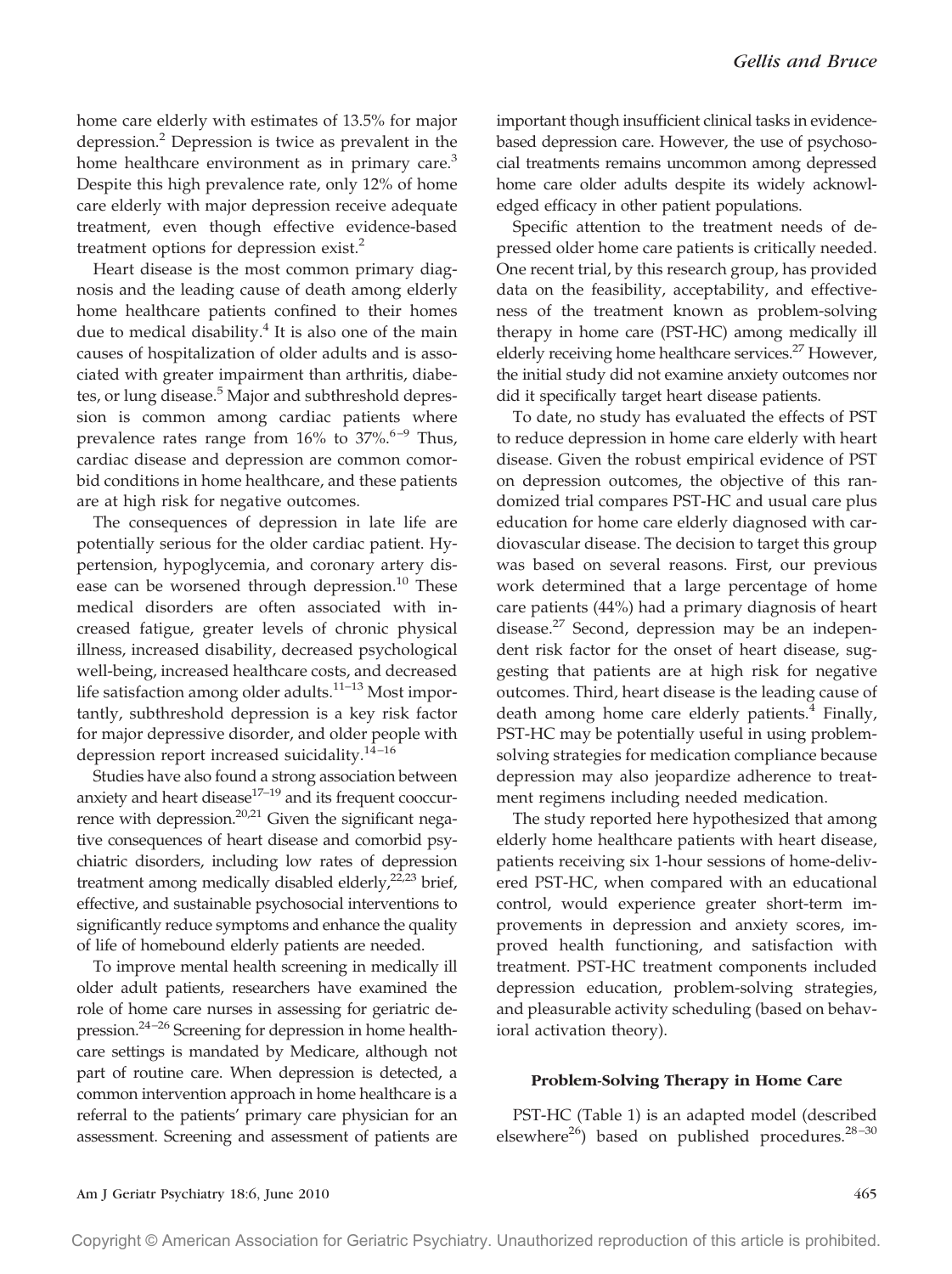|                | TABLE 1. Problem-Solving Therapy in Home Care (PST-HC)                                                                                                                                                                                                                                                                                                                                                                                                                                                                                                                                                                                                                                                 |
|----------------|--------------------------------------------------------------------------------------------------------------------------------------------------------------------------------------------------------------------------------------------------------------------------------------------------------------------------------------------------------------------------------------------------------------------------------------------------------------------------------------------------------------------------------------------------------------------------------------------------------------------------------------------------------------------------------------------------------|
| <b>Session</b> | Content                                                                                                                                                                                                                                                                                                                                                                                                                                                                                                                                                                                                                                                                                                |
|                | Orient and introduce Problem-Solving Therapy for Depression in Home Care (adopt positive attitude toward problem solving);<br>explain relevance between daily problems, stress, mood, and pleasurable events; review causes, symptoms, medications,<br>treatments for depression; identify and define nature of stressful problems in daily living; identify patient coping responses;<br>realistic goal setting for relief of problem; orient to and choose two pleasurable activities (daily scheduling); set homework<br>activity; obtain permission to contact and update primary care physician; and brief telephone contact with patient during<br>week for homework reminder/follow-up.         |
| $\overline{2}$ | Review homework; review log of pleasurable activities; review symptoms; review coping responses to problem; identify<br>problem-solving style; review goals; generate alternative solutions; identify/choose 1-2 solutions (predict<br>effectiveness/consequences); try chosen solutions with action plan and monitor outcome; troubleshoot any difficulties; set<br>homework; choose two pleasurable activities; and brief telephone contact during week for homework reminder.                                                                                                                                                                                                                       |
| 3              | Review homework; review performance outcome for chosen solution; teach patient to reward self for efforts in attempted<br>problem solving; review log of pleasurable activities; review symptoms; review goal and alternative solutions if solution was<br>less than successful, or examine new problem and renew goals; generate alternative solutions; choose 1-2 solutions<br>(predict consequences); try solutions with action plan, monitor, and evaluate outcome; troubleshoot any difficulties; set<br>homework; choose two pleasurable activities; brief telephone contact during week for homework reminder; and review<br>patient progress with assigned homecare provider.                  |
| $\overline{4}$ | Review homework; review performance outcome for chosen solution; patient rewards self for efforts in attempted problem<br>solving; review log of pleasurable activities; review symptoms; review goal if solution was less than successful, or examine<br>new problem and renew goals; generate alternative solutions; choose a solution (predict consequences); try solution with<br>action plan, monitor, and evaluate outcome; set homework; troubleshoot any difficulties; choose two pleasurable activities;<br>and brief telephone contact during week for homework reminder.                                                                                                                    |
| 5              | Review homework; review performance outcome for chosen solution; patient rewards self for efforts in attempted problem<br>solving; review log of pleasurable activities; review symptoms; review goal if solution was less than successful, or examine<br>new problem and renew goals; generate alternative solutions; choose a solution (predict consequences); try solution with<br>action plan, monitor, and evaluate outcome; set homework; troubleshoot any difficulties; choose two pleasurable activities;<br>prepare patient for clinical termination; review PST -HC steps; brief telephone contact during week for homework<br>reminder; and review patient progress with homecare provider. |
| 6              | Review homework; review performance outcome for chosen solution; patient rewards self for efforts; review log of<br>pleasurable activities; review symptoms; review goal if solution was less than successful, or examine new problem and<br>renew goals; generate alternative solutions; choose a solution (predict consequences); try solution with action plan,<br>monitor, and evaluate outcome; set homework; troubleshoot any difficulties; choose two pleasurable activities; clinical<br>termination with patient: review PST-HC steps and wrap-up: and review progress with patient and homecare provider.                                                                                    |

PST seems well suited for medically ill older adults given its collaborative and problem-centered approach to daily living with stressful chronic medical conditions. Several reviews $31,32$  have highlighted the efficacy of PST among a variety of adult samples including depressed community-dwelling older adults,  $33,34$  adult cancer patients,  $35$  and depressed primary care patients.<sup>36</sup> One review found that the mean effect size for PST in the treatment of major depression is 0.83, indicating that PST is a robust psychosocial depression intervention, when compared with other psychosocial interventions.<sup>37,38</sup>

Our research group has recently published findings of a pilot randomized trial on PST-HC for feasibility and acceptability among depressed medically ill older adults in home care settings, although without a focus on cardiovascular disease. This is new original research and is the first study of which we are aware that addresses the potential utility of a brief six-session home-delivered PST-HC depression intervention for older adults with cardiovascular disease receiving home healthcare services.

# **METHOD**

# **Sample**

During a 12-month period (January 2007–December 2007), 75 cognitively intact older homebound patients with cardiovascular disease, aged 65 years and older, were recruited from an academically affiliated acute home healthcare agency, which served urban, suburban, and rural settings. Eligible patients were asked to participate in a study examining the relationship between functional status and depression in older medically ill home care elderly. The recruiting information offered an educational component to improve knowledge about physical and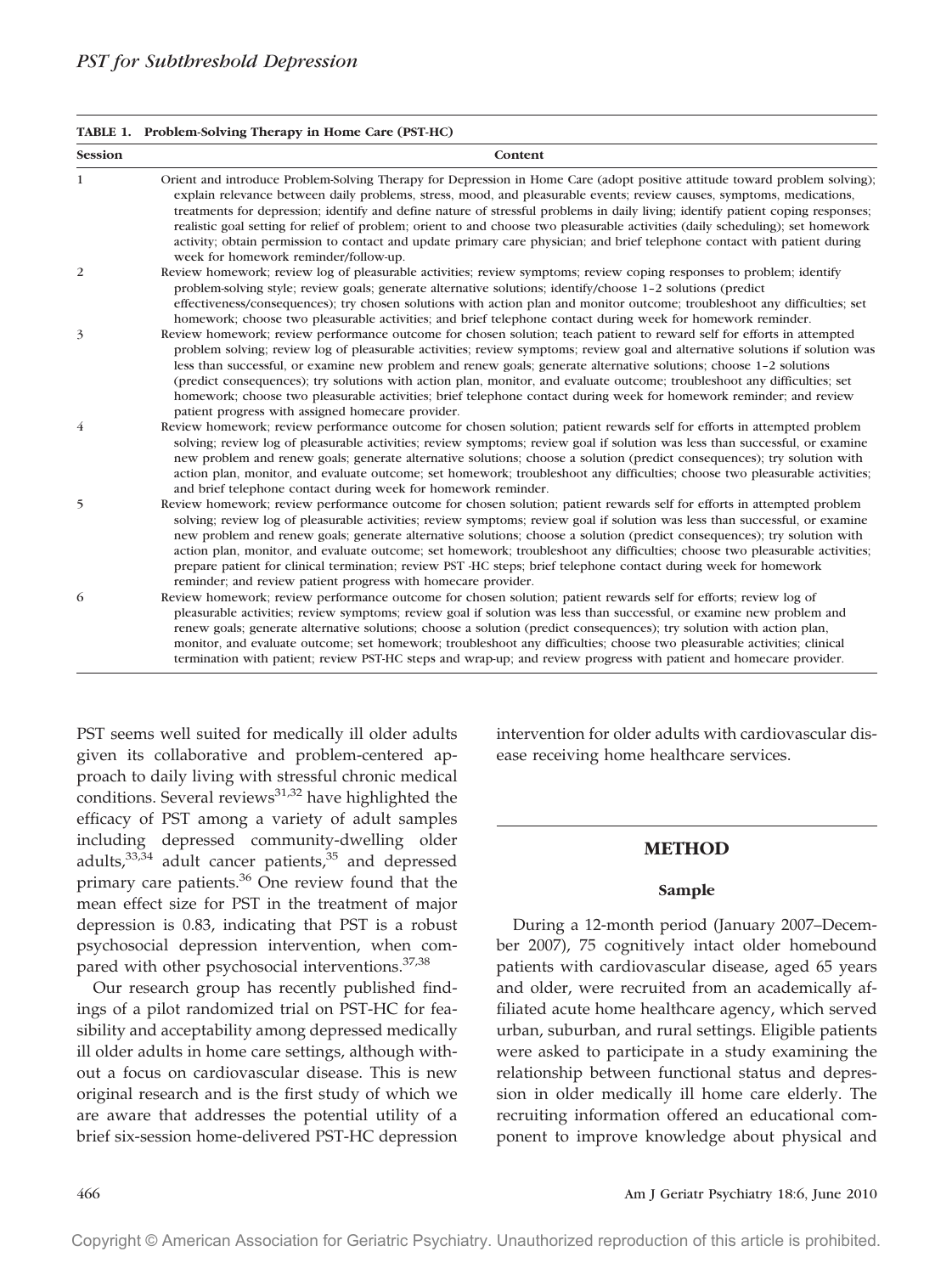psychological functioning in depressed patients. Participation was voluntary after informed consent was obtained, and patients were compensated for interviews. Diagnosis of cardiovascular disease was confirmed by reviewing the patient's medical record and included coronary heart disease  $(N = 9)$ , coronary artery disease ( $N = 14$ ), heart failure ( $N = 7$ ), and atherosclerosis ( $N = 6$ ).

Patients with the following coexisting chronic conditions in the medical record were excluded: cancer, coronary artery disease requiring surgery or angioplasty, renal disease on dialysis, dementia, and psychotic disorder. Before random assignment, patients were asked about their treatment preferences (counseling or medication) for depression management. Randomization was completed by an independent biostatistician, and patients were assigned to PST-HC intervention or usual care augmented with education.

Eligible participants were cognitively intact and met Diagnostic and Statistical Manual of Mental Disorders, Fourth Edition, criteria (using a structured clinical interview for Diagnostic and Statistical Manual of Mental Disorders: Structured Clinical Interview for DSM-IV-TR) for subthreshold depression symptoms (included patient reports of two to four symptoms for at least 1 week at subthreshold level (defined as not meeting the "most of the day, nearly everyday" threshold, and one of the required symptoms was either depressed mood or anhedonia). Patients with major depression were excluded and referred to their primary care physicians as part of the study protocol. Eligible participants also scored 22 or higher on the 11-item Center for Epidemiologic Studies Depression Scale (CES-D).<sup>39</sup> The CES-D is a reliable and valid measure that screens for current level of depressed mood in the general population and is well established with elderly samples.<sup>39</sup> The shortform scores are standardized to the original 20-item scale. The established cut point of 16 or more corresponds to the likelihood of depression.

### **Outcome Measures**

*Beck Depression Inventory.* The 21-item Beck Depression Inventory (BDI) is a widely used depression scale listing common symptoms of depression that the respondent may have experienced in the past week.40 The scale has been used extensively in research and clinical settings and with geriatric populations.<sup>41</sup>

*Hamilton Depression Rating Scale.* The Hamilton Depression Rating Scale (HAM-D) is a well established 17-item interviewer-rated depression assessment instrument that has been validated with older samples.<sup>42</sup>

*Beck Anxiety Inventory.* The Beck Anxiety Inventory (BAI) consists of 21 common anxiety symptoms that are rated by the subject on a 4-point scale. Studies examining the psychometric properties of the BAI have reported high reliability and adequate sensitivity among older adults.<sup>43,44</sup>

*Medical Outcomes Study Short Form.* Patient functional health status and well-being were assessed using the well validated short form (SF)-36 subscales.<sup>45</sup> Scores were transformed, so that each subscale ranged from 0 (total dissatisfaction) to 100 (total satisfaction). Higher scores indicate better self-reported functional health. Studies in the general population and samples of heart patients have demonstrated that the SF-36 is a valid measure of health status.<sup>45,46</sup>

*Patient Satisfaction Questionnaire.* The Patient Satisfaction Questionnaire  $(PSQ)$  short version<sup>47</sup> adapted for this study is an 18-item instrument with seven subscales measuring general satisfaction, quality, interpersonal manner, communication, financial aspects of care, time with home care worker, and accessibility. Statements are rated on a 5-point Likert scale from strongly agree to strongly disagree and takes 3–4 minutes to complete. Individual PSQ-18 scores are expressed as means (range: 1–5). Acceptable internal consistency reliability (alpha range is 0.83–0.92 across the seven scales) has been shown. $^{47}$ The PSQ-18 was administered to both conditions 6 weeks after baseline to assess for treatment satisfaction.

### **Procedures**

Pretreatment assessment occurred before the first session by an independent rater who arranged home-based interviews. Participants were asked to complete a battery of assessment scales including the BDI, BAI, SF-36, and HAM-D. Participants who needed help with these tasks due to physical disability answered the questions posed to them orally by the interviewer.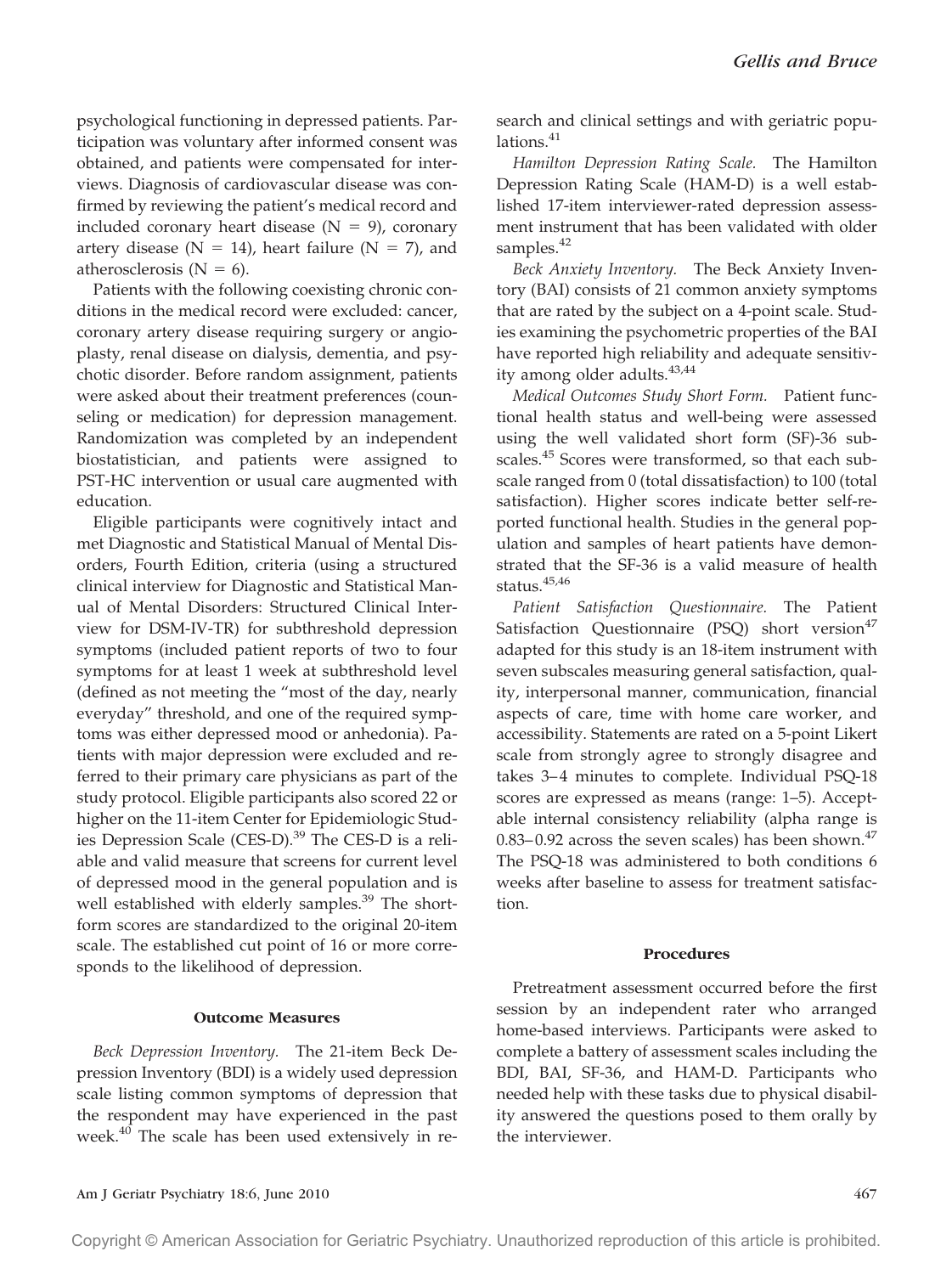All patients meeting study criteria were referred to their primary care physician for antidepressant medication assessment as part of the home healthcare agency mental health protocol. Because prescription rates of antidepressants by primary care physicians have more than doubled in the past 2 decades, $22,23$  a referral to the patient's physician would not necessarily affect the study one way or the other, and a referral was considered routine care in the agency. To ensure participant safety in the home care setting, controls were called on two occasions, and counseling was not provided during these telephone calls, only minimal information. The purpose of the call was to assess the need for crisis management or an urgent referral outside the protocol. At the end of 6 weeks, posttreatment assessments were completed on both intervention and control patients by an independent blinded rater. These included readministration of outcome assessments (BDI, BAI, HAM-D, and SF-36) and administration of the PSQ-18.

## **Intervention Conditions**

*Problem-Solving Therapy in Home Care.* PST-HC was based on PST procedures for depression $28-30$ and described in our previous work with homebound medically ill home care elderly.<sup>26</sup> Standard PST was adapted in several ways to increase its feasibility for homebound depressed patients with coexisting medical illness. First, brief PST-HC was provided in the patient's home. Second, treatment was provided in six weekly 1-hour sessions conducted over a 6-week period (Table 1). Third, the interventionist was directed to ensure that the treatment protocol be tailored to the specific daily living stressors of each individual patient. Finally, the participant was also instructed in daily pleasurable activity scheduling. Educational brochures on the topics of depression and quality of life were used. During the first session, a general introduction and orientation to PST-HC was provided. Patients learned about the frequency and severity of depression symptoms and chronic medical illness. The components of depression (i.e., signs, symptoms, thoughts, and behaviors) were identified and reviewed, and participants were asked to describe problems from their own life experience to develop realistic treatment goals. Additionally, sessions focused on medication adherence, diet and nutrition plans, exercise plans, signs of heart attack and stroke, and family relationships. Fact sheets and educational brochures on heart disease were also used as part of education.

In all PST-HC sessions, patients were instructed in the use of three types of problem-solving coping skills to assist in their daily living and in the control of depression symptoms. Initially, problem identification and orientation strategies were utilized. Second, thought stopping and self-instructional problem-solving techniques were demonstrated and practiced in an effort to reduce and alter maladaptive thoughts associated with depression. Participants were directed to choose and complete two pleasurable activities each day from an extensive list adapted from the Pleasant Events Schedule.48 During sessions, participants spent time practicing new problem-solving coping skills to assist in the modification of behaviors that maintain depression symptoms. Patients were given "forms" reviewing the problem-solving strategies. Patients were encouraged to use the learned techniques daily and to review the material as needed.

All patients who completed PST-HC did so in six sessions. For treatment fidelity, the PST-HC therapist received 2 weeks of PST-HC training (before the start of the study) based on a PST treatment manual for depression, weekly discussion and monitoring for fidelity to the PST-HC model, and ongoing clinical supervision.

*Usual Care Plus Education Condition.* Participants in the usual care plus education condition (UC  $+$  E) received six routine nurse case manager home visits that included two educational sessions on cardiovascular disease and a depression brochure. During routine home visits, the nurse case manager tasks included monitoring of blood pressure, weight, pulse, temperature, discussion on diet and exercise, and medication review. As part of the home healthcare agency's mental health protocol, patients were also referred to their primary care physician for antidepressant medication assessment.  $UC + E$  participants were called twice over the 6-week period for a brief check in, although no counseling was offered. At the end of 6 weeks, posttreatment assessments were conducted, with procedures identical to the PST-HC group.

### **Data Analyses**

An "intent to treat" analysis was conducted with all randomized patients kept in the analysis. Baseline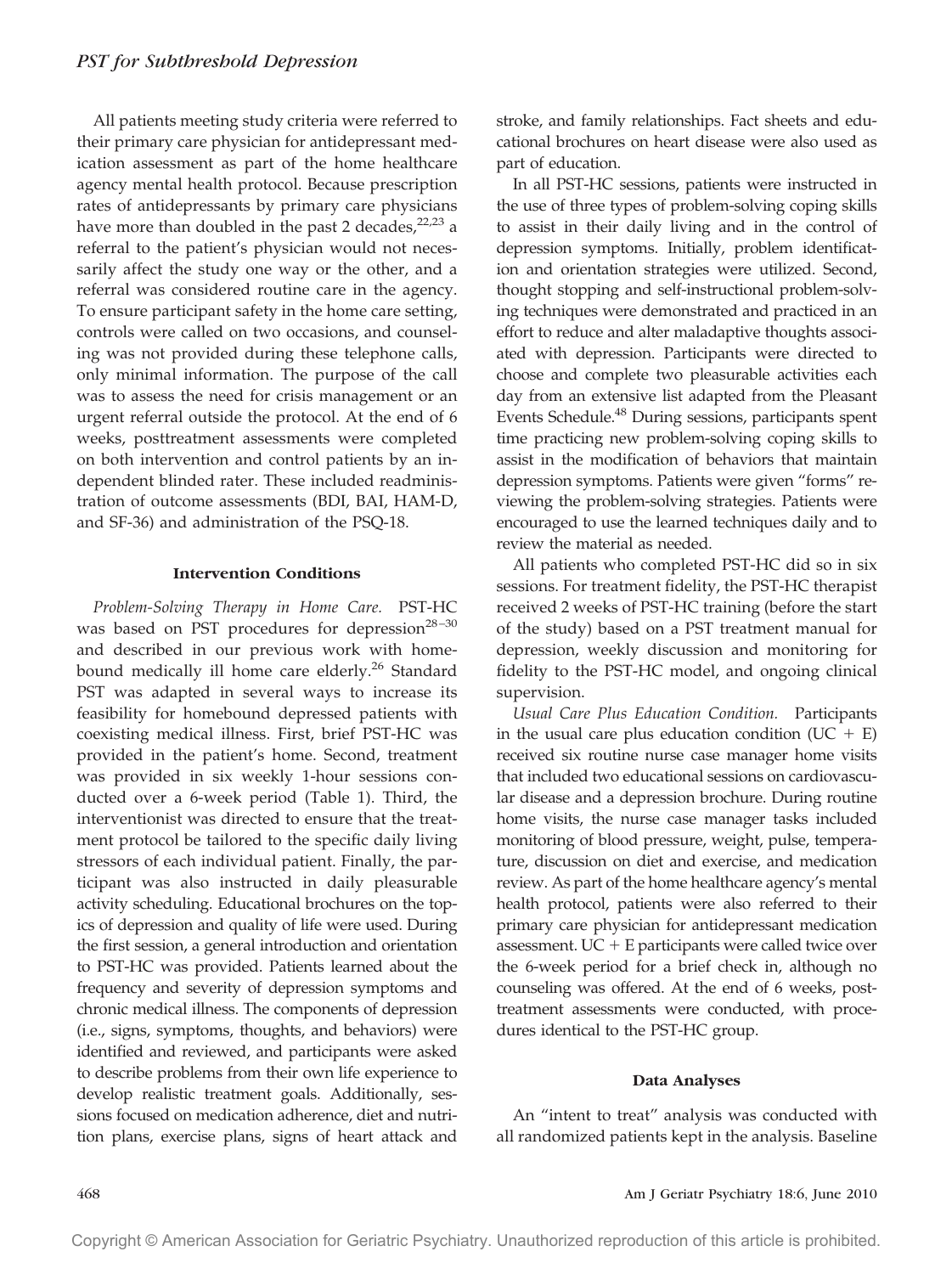demographic variables were compared by using independent sample *t* tests and  $\chi^2$  tests. Random effects regression models (RERMs) was the main analytic method used for assessing outcome measures. RERMs are also known as hierarchical linear models, mixed effects models, random coefficient models, and multilevel models.<sup>49</sup> Outcome measures were analyzed at baseline and again at posttest by using RERMs to test for the effects of condition, time, and condition by time interaction. Because we hypothesized significant changes over time in participant outcomes, we deemed the condition by time interaction effects to be most relevant, rather than time or main effects. RERMs offer several advantages over other repeated measures designs because they include missing case data. $49$  The final step included an assessment of participant self-reports of satisfaction with the treatment. A *t* test compared PSQ-18 scores at posttreatment in both conditions.

# **RESULTS**

During a 1-year period, 75 homebound individuals were invited to participate. Of the 37 who were excluded, 24 (64%) did not meet inclusion criteria and 13 (35%) declined to participate in the study for the following reasons: refused to provide a reason (29%), did not wish to participate (35%), and declined due to ill health (36%). Thirty-eight homebound cognitively intact older participants were recruited for the study, passed the eligibility screen, and enrolled by signing a consent form. They were randomly assigned to receive PST-HC ( $N = 19$ ) or usual care plus education condition ( $N = 19$ ), and baseline measures were taken. Two patients dropped out, one from PST-HC and one from usual care condition after random assignment but before taking pretest measures due to hospitalizations. All participants had a diagnosis of cardiovascular disease and met criteria for subthreshold elevated depressive symptoms. Statistical comparisons between those excluded individuals and the enrolled patients revealed no differences regarding any of the measures or demographic parameters.

Table 2 presents the study sample demographics. The typical home care patient was female, living alone, with a mean age of  $75.9$  (SD = 9.6) years and 12.2 (SD  $= 1.4$ ) years of education. Participants had

| Therapy and Usual Care + Education Conditions |                                                          |                                                             |  |  |
|-----------------------------------------------|----------------------------------------------------------|-------------------------------------------------------------|--|--|
| <b>Variable</b>                               | <b>PST-HC</b><br><b>Intervention</b><br>Group $(n = 18)$ | $\mathbf{U} \mathbf{C} + \mathbf{E}$<br>Group<br>$(n = 18)$ |  |  |
| Age (years), mean (SD)                        | 75.6(3.1)                                                | 76.2(2.8)                                                   |  |  |
| Years of education, mean (SD)                 | 12.0(3.4)                                                | 11.8(3.7)                                                   |  |  |
| Gender (% female)                             | 94.4                                                     | 88.8                                                        |  |  |
| Marital status (%)                            |                                                          |                                                             |  |  |
| Never married                                 | 16.7                                                     | 16.7                                                        |  |  |
| Divorced/separated                            | 27.8                                                     | 27.8                                                        |  |  |
| Widowed                                       | 44.4                                                     | 50.0                                                        |  |  |
| Married                                       | 11.1                                                     | 5.5                                                         |  |  |
| Race/ethnicity (%)                            |                                                          |                                                             |  |  |
| African American                              | 5.6                                                      | 5.6                                                         |  |  |
| White                                         | 94.4                                                     | 94.4                                                        |  |  |
| Living arrangements (%)                       |                                                          |                                                             |  |  |
| Living alone                                  | 88.9                                                     | 88.9                                                        |  |  |
| Living with others                            | 11.1                                                     | 11.1                                                        |  |  |
| Mean (SD) number of medical<br>conditions     | 5.1(1.1)                                                 | 5.4(0.9)                                                    |  |  |
| $\mathbf{v}$ and $\mathbf{v}$                 |                                                          |                                                             |  |  |

**TABLE 2. Demographic Variables by Problem-Solving**

*Notes:*  $N = 36$ . Percentages are within-group.

moderate levels of depression (BDI;  $27.4 \pm 5.1$ ) and mild levels of anxiety (BAI;  $16.5 \pm 4.6$ ). Patient records indicated that 11% of the experimental group and 12% of the usual care plus education group were receiving an antidepressant medication prescribed by their primary care physician at the time of the baseline assessment. A majority of participants (63%) reported that they preferred talking to a counselor about their depressive symptoms rather than receive antidepressant (37%) medication. At the end of 6 weeks, there were no significant differences between the usual care plus education (UC  $+$  E) and PST-HC groups with respect to the proportion of participants receiving antidepressants overall (61% versus 66%  $\chi^2_{[1]} = 0.28$ , p = 0.55).

Pre and post means on outcome variables for the PST-HC and UC  $+$  E conditions are given in Table 3. Comparison of the PST-HC intervention and  $UC + E$ indicated that PST-HC was superior to  $UC + E$  for lowering patients' depression scores as shown in the time by group effect across treatments in Table 3. Specifically, the PST-HC group reported a significantly larger decrease in depressive symptoms (moving from moderate to mild levels) than the Education control on both the BDI (*F* 7.91, *df* [2,33]; p 0.01) and the HAM-D scales (*F* 6.83, *df* [2,33]; p <0.0.01). The UC + E group did not demonstrate significant within group changes in either depression or anxiety.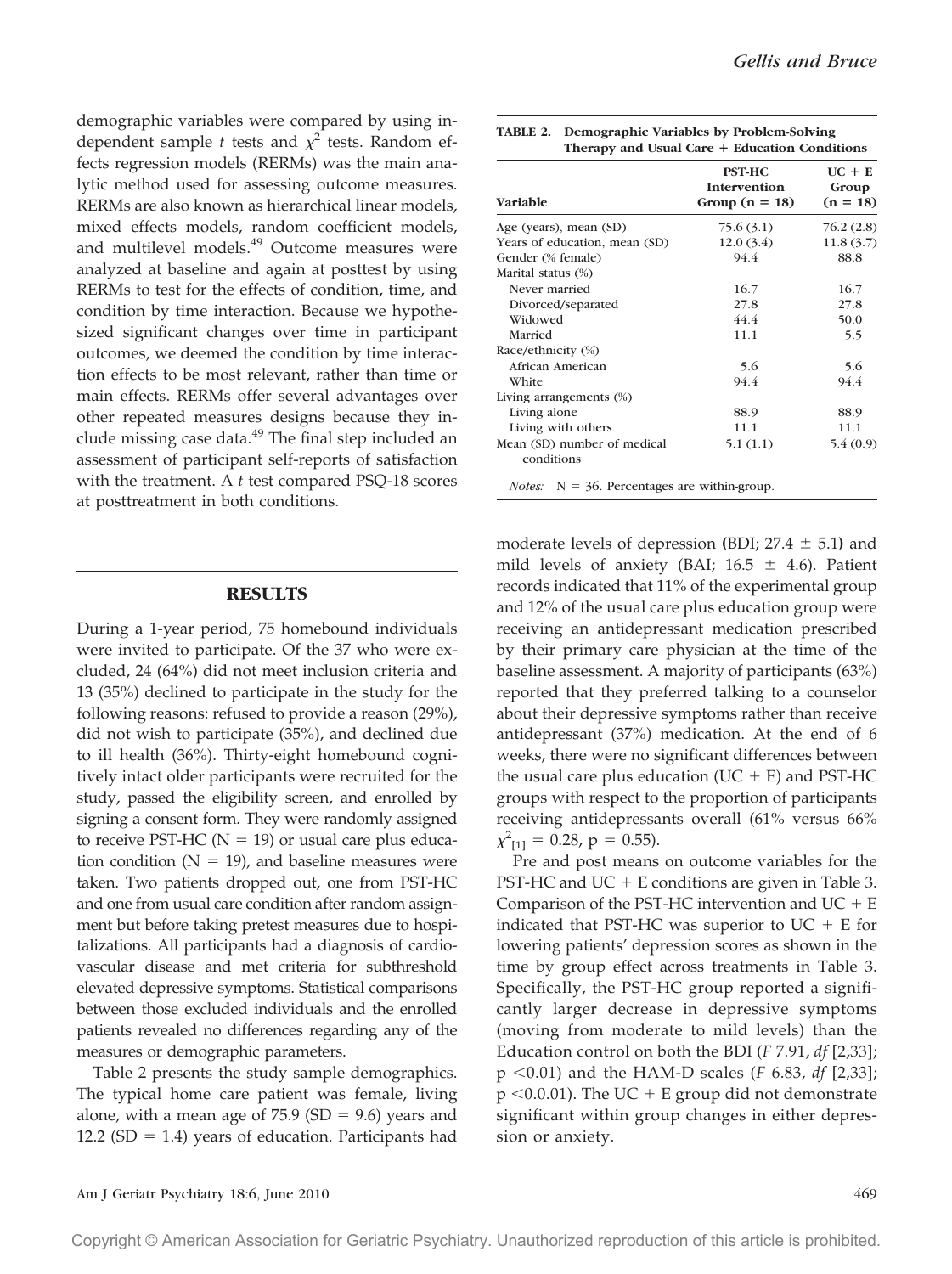|                                                   |             | <b>Baseline</b> | 6 Weeks                       |      | $F$ Statistic $(df)$ | p Value for      |
|---------------------------------------------------|-------------|-----------------|-------------------------------|------|----------------------|------------------|
| <b>Outcomes</b>                                   | $\mathbf M$ | SD              | $\mathbf M$                   | SD   | Time × Condition     | <b>Treatment</b> |
| <b>BDI</b>                                        |             |                 |                               |      | $7.91^a$             | 0.008            |
| PST-HC                                            | 27.6        | 6.1             | 18.3                          | 7.7  |                      |                  |
| $UC + E$                                          | 27.1        | 4.9             | 25.8                          | 7.5  |                      |                  |
| Effect $(95\% \text{ CI})$                        |             |                 | $-0.99$ ( $-1.66$ to $-.27$ ) |      |                      |                  |
| HAM-D                                             |             |                 |                               |      | 6.83 <sup>a</sup>    | 0.006            |
| PST-HC                                            | 17.9        | $\!\!\!\!\!8.8$ | 11.4                          | 8.3  |                      |                  |
| $UC + E$                                          | 18.2        | 9.5             | 17.3                          | 8.1  |                      |                  |
| Effect (95% CI)                                   |             |                 | $-0.72$ (-1.38 to -0.03)      |      |                      |                  |
| BAI                                               |             |                 |                               |      | 2.26                 | 0.39             |
| PST-HC                                            | 16.2        | 9.1             | 15.3                          | 8.2  |                      |                  |
| $UC + E$                                          | 16.7        | 8.9             | 15.6                          | 9.3  |                      |                  |
| SF-36 scores                                      |             |                 |                               |      |                      |                  |
| General health                                    |             |                 |                               |      | 1.81                 | 0.84             |
| PST-HC                                            | 41.4        | 20.4            | 40.5                          | 21.1 |                      |                  |
| $UC + E$                                          | 40.9        | 21.4            | 39.8                          | 20.6 |                      |                  |
| Mental health                                     |             |                 |                               |      | $4.17^{b}$           | 0.05             |
| PST-HC                                            | 52.4        | 21.4            | 59.5                          | 22.3 |                      |                  |
| $UC + E$                                          | 52.2        | 22.1            | 54.7                          | 21.6 |                      |                  |
| Physical function                                 |             |                 |                               |      | 1.93                 | 0.67             |
| PST-HC                                            | 20.3        | 21.6            | 21.4                          | 22.1 |                      |                  |
| $UC + E$                                          | 20.6        | 24.7            | 21.3                          | 23.4 |                      |                  |
| Bodily pain                                       |             |                 |                               |      | 1.68                 | 0.43             |
| PST-HC                                            | 45.8        | 30.4            | 46.1                          | 30.6 |                      |                  |
| $UC + E$                                          | 44.7        | 29.5            | 45.3                          | 30.1 |                      |                  |
| Role emotional                                    |             |                 |                               |      | 4.02 <sup>b</sup>    | 0.05             |
| PST-HC                                            | 58.2        | 43.4            | 66.5                          | 41.2 |                      |                  |
| $UC + E$                                          | 57.9        | 44.2            | 59.2                          | 42.3 |                      |                  |
| Role physical                                     |             |                 |                               |      | 2.14                 | 0.57             |
| PST-HC                                            | 18.6        | 28.2            | 18.7                          | 28.1 |                      |                  |
| $UC + E$                                          | 19.1        | 26.4            | 18.9                          | 25.8 |                      |                  |
| Social function                                   |             |                 |                               |      | 1.56                 | 0.61             |
| <b>PST-HC</b>                                     | 43.5        | 31.3            | 44.1                          | 30.8 |                      |                  |
| $UC + E$                                          | 43.2        | 31.6            | 43.7                          | 31.2 |                      |                  |
| Vitality                                          |             |                 |                               |      | 1.32                 | 0.69             |
| PST-HC                                            | 32.9        | 21.4            | 33.0                          | 22.5 |                      |                  |
| $UC + E$                                          | 32.1        | 22.1            | 31.4                          | 22.3 |                      |                  |
|                                                   |             |                 |                               |      |                      |                  |
| Notes: SF-36: Medical Outcomes Survey. df (2,33). |             |                 |                               |      |                      |                  |
| $a_{\rm p}$ < 0.01.                               |             |                 |                               |      |                      |                  |
| $\rm{^{b}p}$ <0.05.                               |             |                 |                               |      |                      |                  |

TABLE 3. Pre- and Posttest Means and Standard Deviations for Self-Report Ratings by PST-HC (n = 18) and UC + E (n = 18) **Conditions**

Table 3 reports significant interaction effects for two subscales of the SF-36 health-related quality of life measure. PST-HC participants had statistically significant increases in their mental health and emotional role functioning subscale scores over time. In comparison, participants in the  $UC + E$  had no significant increases over time. No other significant effects were found for either condition on any of the other SF-36 subscales.

With regard to treatment satisfaction in Table 4, comparison of PST-HC and  $UC + E$  conditions indicated significant differences on several of the subscales. PST-HC participants reported greater satisfac-

tion with time spent with staff, accessibility, communication, interpersonal manner, and overall satisfaction with treatment delivery, when compared with the usual care plus education control participants. No significant differences were found on quality of care and financial aspects of treatment services.

# **DISCUSSION**

Results of this pilot randomized controlled trial indicated that the PST-HC intervention had significant

470 Am J Geriatr Psychiatry 18:6, June 2010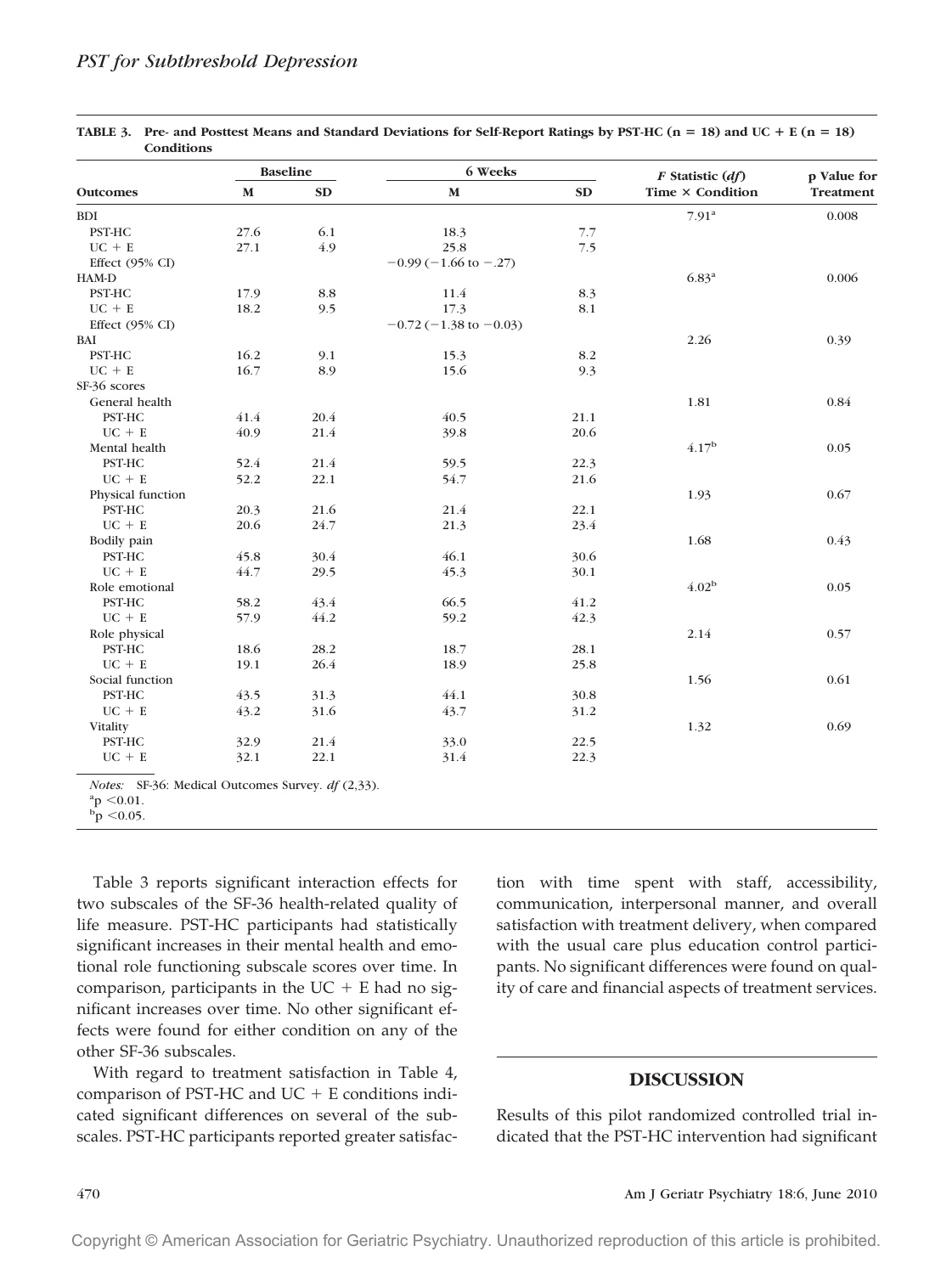|                        | Posttreatment, Mean<br>(SD) |                                                    |                   |
|------------------------|-----------------------------|----------------------------------------------------|-------------------|
|                        | <b>PST-HC</b><br>$(n = 18)$ | $\mathbf{U} \mathbf{C} + \mathbf{E}$<br>$(n = 18)$ | $\boldsymbol{T}$  |
| Aggregate PSQ-18 score | 4.4(0.9)                    | 3.9(0.9)                                           | $3.38^{a}$        |
| PSO subscale scores    |                             |                                                    |                   |
| Quality of care        | 4.3(0.9)                    | 4.2(0.7)                                           | $0.81$ , ns       |
| Time spent with staff  | 4.4(1.1)                    | 3.5(0.9)                                           | 5.91 <sup>b</sup> |
| Accessibility          | 4.1(1.0)                    | 3.5(0.8)                                           | $3.92^{\rm a}$    |
| Communication          | 4.3(0.8)                    | 3.6(0.9)                                           | 5.67 <sup>b</sup> |
| Interpersonal manner   | 4.6(0.8)                    | 3.8(0.8)                                           | 5.88 <sup>b</sup> |
| Financial aspects      | 4.2(0.8)                    | 4.4(0.9)                                           | $0.89$ , ns       |
| Overall satisfaction   | 4.3(1.0)                    | 3.9(0.9)                                           | $3.21^a$          |

| TABLE 4. | Mean Satisfaction Ratings by Condition on the      |
|----------|----------------------------------------------------|
|          | <b>Patient Satisfaction Questionnaire (PSQ-18)</b> |

10. ns: not sig

 $\text{^{a}p}$  < 0.05.

 $\rm{^{b}p}$  <0.01.

positive effects on older home healthcare patients with cardiovascular disease. Patients who received PST-HC reported significantly greater decreases in depression symptoms on the BDI and the HAM-D and increases in the mental health and emotional role functioning subscales of the SF-36 than participants in the control condition. Participants in the PST-HC condition reported greater overall satisfaction with treatment, when compared with the educational control, although both study groups were generally satisfied with services. We did not find significant effects for participants on anxiety outcomes. Despite a decrease in depression scores, there was no change in the physical functioning scores as hypothesized. We also note that even with a statistical difference on depression outcomes, many participants in the PST-HC condition still reported some depressive symptoms, albeit, in the "mild" category.

These findings are important from a public health perspective as cardiovascular disease is the most prevalent condition treated by Medicare home health services and is strongly associated with depression. Heart disease and depression are the top-ranked contributors to disability by World Health Organiza- $\text{tion}^1$  Because the depression intervention was conducted by clinical social workers whose home-based psychotherapy visits were reimbursable under current Medicare regulations, the PST-HC offers a potentially sustainable service delivery approach by home care agencies to improve the mental health and quality of life of a large and high-risk group of homebound patients.

These findings indicate that active engagement in a structured manualized treatment (PST-HC) helped depressed elderly patients with cardiovascular disease experience a decrease in their depressive symptoms in a short period of time, when compared with patients receiving usual care plus education. These preliminary results are consistent with a previous randomized controlled trial of general medically disabled home care elderly that compared PST-HC with usual care.<sup>26</sup> Similar to our results, the previous study reported that PST-HC participants improved significantly more on selfreported measures of depression (BDI and GDS), when compared with controls. Given the results of the present and previous studies, further research that examines the effectiveness of the depression treatment techniques specific to PST is warranted in a larger ethnically diverse medically ill homebound elderly population.

An explanation for the lack of change in the SF-36 physical functioning scales is that improvements in outlook associated with decreased depressive symptoms were insufficient to change self-reports in this patient population. Another potential explanation is that the SF-36 measure of physical functioning may not have been sufficiently sensitive to detect changes in quality of life scores in the physical functioning domain. The insignificant findings on the anxiety measure can be explained by the fact that the treatment was not sufficiently tailored for anxiety. The PST-HC protocol does not offer relaxation training, guided imagery, or some other type of traditional anxiety intervention component.

There are several limitations of this study. Because this is a small randomized trial examining depressed homebound elderly patients diagnosed with cardiovascular disease, larger and more diverse samples would help determine the generalizability of these findings. The study only examined immediate outcomes and the long-term impact of treatment is unknown in this patient group. More personalized and tailored approaches may be required to meet the needs of subsets of patients defined by, for example, sociodemographic characteristics, social isolation factors, or region of the country. We do not know whether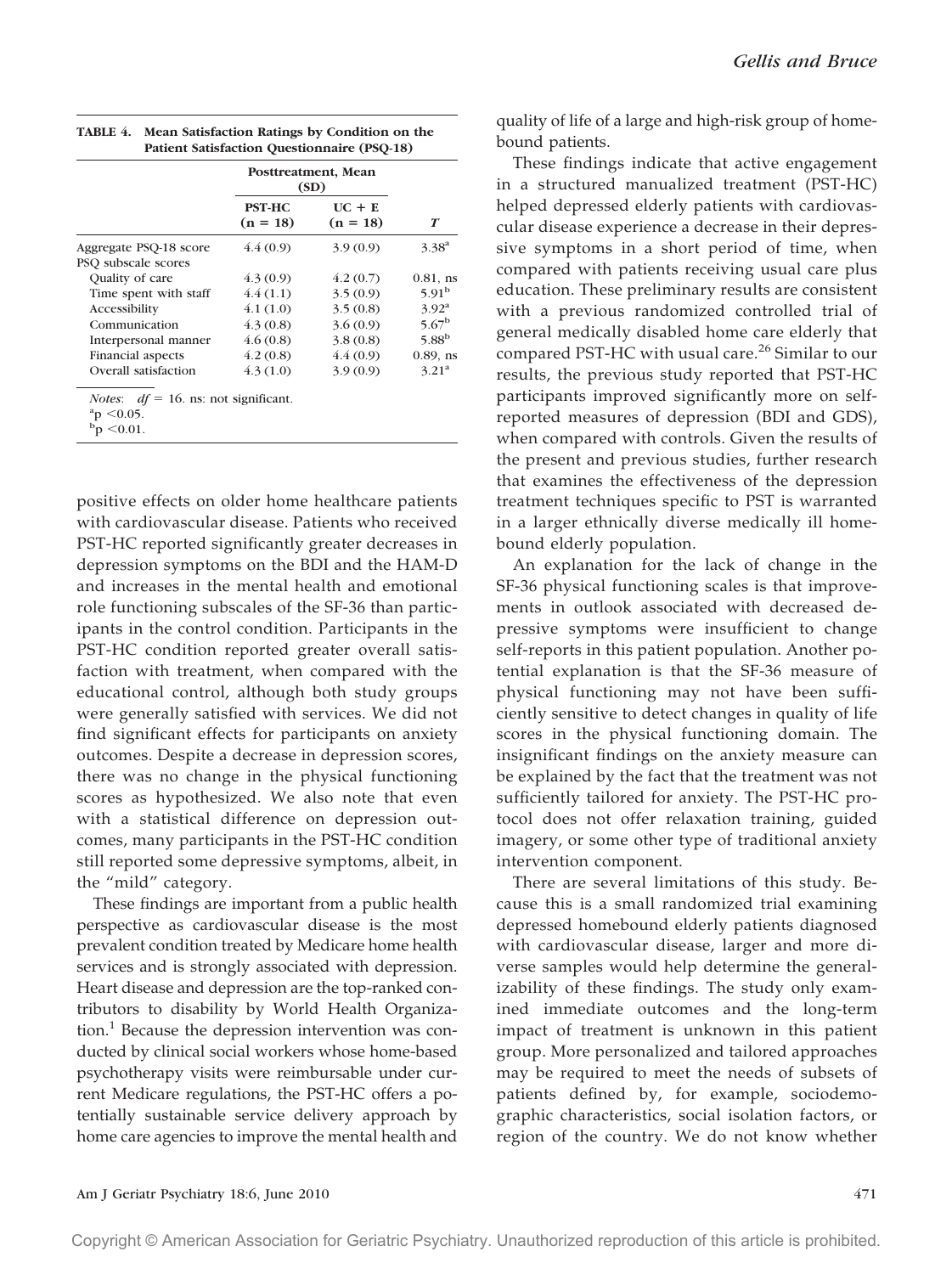PST-HC is effective in elderly patients with more severe depression or with cardiovascular patients who have significant medical comorbidity. In larger outcome trials, the impact of potential predictor variables, including, severity of comorbid medical conditions and pretreatment severity of psychiatric symptoms should be examined. In addition, the potentially synergistic impact of PST-HC and antidepressant medication needs to be investigated, as does long-term impact of treatment on service utilization, including medication use and economic variables.

The potential utility of PST-HC will be enhanced when integrated into a set of interventions designed to improve detection, treatment, and care management of depression in home healthcare services. Our group has demonstrated that depression detection and referral can be improved through training nurses in the clinically meaningful use of the depression items that are already part of Medicare's mandatory outcome and assessment information sets (OASIS) assessments,  $24.25$  whereas others have effectively augmented mandatory assessments with depression screening scales such as the PHQ- $9^{26}$  or the CES-D.<sup>27</sup> The data described here and elsewhere demonstrate that brief home-based psychotherapies are effective treatment options in addition to antidepressant medication. Our group<sup>24,25,27</sup> and others<sup>50</sup> have been investigating different approaches to tailoring depression care management to fit within the organization and practice of home healthcare. The potential success of integrated depression care will be enhanced with ongoing collaboration and communication among each patient's home healthcare nurses, therapist, and primary care provider, a goal consistent with the interdisciplinary team approach promoted in home care.

Home healthcare providers are uniquely positioned to provide assessment and treatment services for depressed homebound older adults. Clinical social workers are skilled in general therapeutic counseling, and this study demonstrated that they are also able to be trained as PST therapists. An advantage of working with home care social workers is that they can be reimbursed by Medicare for home-based depression treatment services, thus providing a lowcost practical alternative to other psychosocial depression treatments. PST-HC is tailored to the homebound patient's needs based on reported daily living stressors due to their medical condition. For the PST-HC depression care intervention to be advantageous to home care agencies, it will be necessary to demonstrate that depression treatment services are cost-effective and are of integral value to the agency, staff, and patients. Older patients with subthreshold depression and cardiovascular disease experience greater dysfunction than those without medical disability. Depressed home care patients may benefit from PST-HC because it helps them cope and solve problems that interfere with their management of a chronic medical condition. PST-HC provides information and education on depression and helps patients develop new problem-solving strategies for dealing with daily living stressors.

An important goal of the national strategy for Psychosocial Intervention Research in Late Life Mental Disorders is to focus new research on the adaptation and dissemination of depression care interventions for older adults in community-based settings. $51$ 

There is a critical need for brief and effective integrated intervention options for geriatric depression in home healthcare. Depression is prevalent among isolated home care older adults confined to their homes by medical illness and disability. Their homebound status remains a barrier for access to depression care. Left untreated, depression leads to deterioration in physical functioning, exacerbation of medical conditions, and increased risk for suicide.

This study describes a "real world" interdisciplinary collaborative depression care model that integrates an evidence-based psychosocial intervention into community-based home care settings for medically disabled homebound elderly. The data provide promising findings that may improve the provision of depression care for homebound elderly patients diagnosed with heart disease. The brief, low cost, and reimbursable features of the depression care service model make it especially appealing to home healthcare settings across the nation.

*The authors thank the St. Peter's Home Care providers Jean McGinty, Linda Tierney, Jean Burton, Cindy Jordan, and Elizabeth Misener in New York. They also acknowledge posthumously the assistance of Dr. Steven Banks, biostatistician, in the study design and methodology. This work was supported by grants from the National Institute of Mental Health (K01 MH071253– 01 [to ZDG] and R01MH082425 [to MLB].*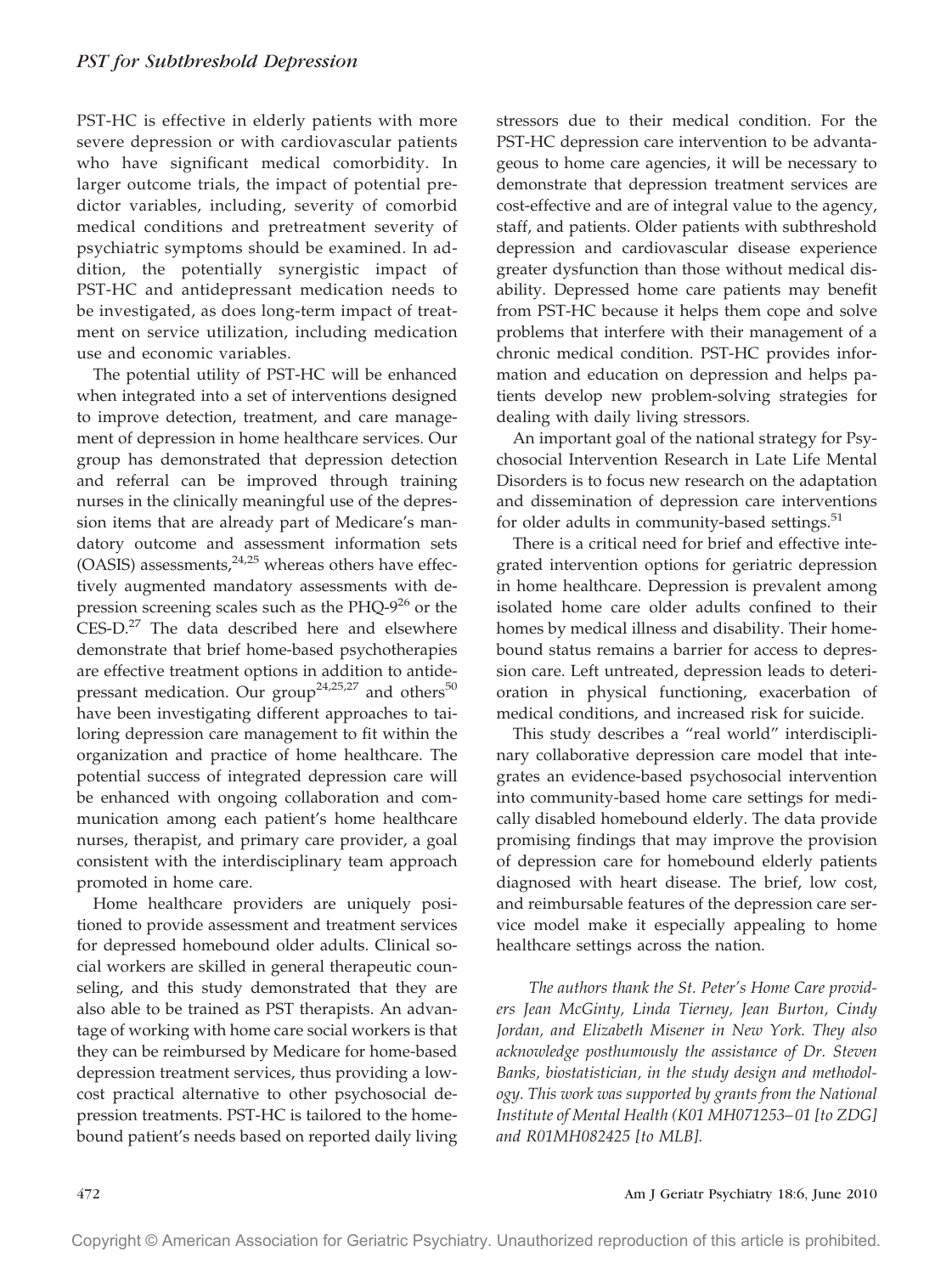#### **References**

- 1. World Health Organization: The Global Burden of Disease: 2004 update. Geneva, Switzerland, World Health Organization Press, 2008
- 2. Bruce ML, McAvay GJ, Raue PJ, et al: Major depression in elderly home health care patients. Am J Psychiatry 2002; 159:1367-1374
- 3. Lyness JM, Caine ED, King DA, et al: Depressive disorders and symptoms in older primary care patients: one-year outcomes. Am J Geriatr Psychiatr 2002; 10:275–282
- 4. Centers for Disease Control and Prevention: National Center for Health Statistics, National Home and Hospital Survey 2005; Table 94. Atlanta, GA, Centers for Disease Control and Prevention 2005
- 5. American Heart Association: Heart Disease and Stroke Statistics 2005 Update. Dallas, TX, American Heart Association, 2005
- 6. Carney RM, Freedland KE, Rich MW, et al: Depression as a risk factor for cardiac events in established coronary heart disease: a review of possible mechanisms. Ann Behav Med 1995; 17:142– 149
- 7. Freedland KE, Rich M, Skala J, et al: Prevalence of depression in hospitalized patients with congestive heart failure. Psychosom Med 2003; 65:119 –128
- 8. Koenig HG: Depression in hospitalized older patients with congestive heart failure. Gen Hosp Psychiatry 1998; 20:29 – 43
- 9. Rudisch B, Nemeroff CB: Epidemiology of comorbid coronary artery disease and depression. Biol Psychiatry 2003; 54:227–240
- 10. Van Hout H, Beekman A, De Beurs E, et al: Anxiety and the risk of death in older men and women. Br J Psychiatry 2004; 185: 399 – 404
- 11. Martin P, Bishop A, Poon L, et al: Influence of personality and health behaviors on fatigue in late and very late life. J Geron Ser B Psych Soc Sci 2006; 61:P161–P166
- 12. Glassman AH, Shapiro PA: Depression and the course of coronary artery disease. Am J Psychiatry 1998; 155:4 –11
- 13. Penninx B, Beekman A, Honig A, et al: Depression and cardiac mortality: results from a community-based longitudinal study. Arch Gen Psychiatry 2001; 58:221–227
- 14. Cuijpers P, De Graaf R, Van Dorsselaer S: Minor depression: risk profiles, functional disability, health care use and risk of developing major depression. J Affect Disord 2004; 79:71–79
- 15. Lyness J: Naturalistic outcomes of minor and subsyndromal depression in older primary care patients. Int J Geriatr Psychiatry 2008; 23:773–781
- 16. Cuijpers P, Smit F: Subthreshold depression as a risk indicator for major depressive disorder: a systematic review of prospective studies. Acta Psychiatr Scan 2004; 109:325–331
- 17. Artero S, Astruc B, Courtet P, et al: Life-time history of suicide attempts and coronary artery disease in a community-dwelling elderly population. Int J Ger Psychiatry 2006; 21:108 –112
- 18. Kuzbansky L, Cole S, Kawachi I, et al: Shared and unique contributions of anger, anxiety, and depression to coronary heart disease: a prospective study in the normative aging study. Ann Behav Med 2006; 31:21–29
- 19. Van der Kooy K, van Hout H, Marwijk H, et al: Depression and the risk for cardiovascular diseases: systematic review and meta analysis. Int J Ger Psychiatry 2007; 22:613– 626
- 20. Jeste ND, Hays JC, Steffens DC: Clinical correlates of anxious depression among elderly patients with depression. J Affect Dis 2006; 90:37– 41
- 21. Vink D, Aartsen MJ, Schoevers RA: Risk factors for anxiety and depression in the elderly: a review. J Affect Dis 2008; 106:29 – 44
- 22. Crystal S, Akincigil A, Siegel M: Depression Treatment Among the U.S. Elderly and the Role of Prescription Drug Coverage Quality.

Presented at the American Public Health Association Annual Meeting, San Diego, CA, November 15, 2008

- 23. Wei W, Sambamoorthi U, Olfson M, et al: Use of psychotherapy for depression in older adults. Am J Psychiatry 2005; 162:711– 717
- 24. Brown E, Kaiser R, Gellis ZD: Screening and assessment of late life depression in home healthcare: issues and challenges. Ann Long Term Care 2007; 15:27–32
- 25. Bruce ML, Brown EL, Raue P, et al: A randomized trial of depression assessment intervention in home health care. JAGS 2007; 55:1793–1800
- 26. Ell K, Unutzer J, Aranda M, et al: Routine PHQ-9 depression screening in home health care: depression, prevalence, clinical and treatment characteristics and screening implementation. Home Health Care Ser 2005; 24:1–19
- 27. Gellis ZD, McGinty J, Horowitz A, et al: Problem solving therapy for late life depression in home care: a randomized field trial. Am J Ger Psychiatr 2007; 15:968 –978
- 28. Nezu AM, D'Zurilla TJ: Problem-Solving Therapies. New York, Guilford, 2001
- 29. D'Zurilla TJ, Nezu AM. Problem Solving Therapy: A Positive Approach to Clinical Intervention. New York, Springer, 2007
- 30. Nezu AM, Nezu CM, Perri M: Problem Solving Therapy for Depression: Theory, Research, and Clinical Applications. New York, Wiley, 1989
- 31. Gellis ZD, Kenaley B: Problem solving therapy for depression in adults: a systematic review. Res Soc Work Prac 2008; 18:117–131
- 32. Malouff J, Thorsteinsson E, Schutte N: The efficacy of problem solving therapy in reducing mental and physical health problems: a meta-analysis. Clin Psych Rev 2007; 46 –57
- 33. Alexopoulos G, Raue P, Arean P: Problem-solving therapy verses supportive therapy in geriatric major depression with executive dysfunction. Am J Geriatr Psychiatr 2003; 11:46 –52
- 34. Ciechanowski P, Wagner E, Schmaling K, et al: Communityintegrated home-based depression treatment in older adults. JAMA 2004; 291:1569 –1577
- 35. Nezu A, Nezu C, Felgoise S, et al: Project genesis: assessing the effectiveness of problem-solving therapy for distressed adult cancer patients. J Consult Clin Psych 2003; 71:1036 –1048
- 36. Katon W, Russo J, Frank E, et al: Predictors of nonresponse to treatment in primary care patients with dysthymia. Gen Hosp Psychiatry 2002; 24:20 –27
- 37. Cuijpers P, van Straten A, Smit F: Psychological treatment of late life depression: a meta-analysis of randomized controlled trials. Int J Geriatr Psychiatry 2006; 21:1139 –1149
- 38. Nezu A: Problem solving & behavior therapy revisited. Behav Ther 2004; 35:1–33
- 39. Kohout F, Berkman L, Evans D, et al: Two shorter forms of the CES-D depression symptoms index. J Aging Health 1993; 5:179 – 193
- 40. Beck AT, Steer RA, Ball R, et al: Comparison of Beck Depression Inventories-I-A and -II in psychiatric outpatients. J Personality Assess 1996; 67:588 –597
- 41. Gallagher D: The Beck Depression Inventory and older adults: review of its development and utility. Clin Gerontologist 1986; 5:149 –163
- 42. Diefenbach G, Stanley M, Beck G, et al: Examination of the Hamilton Scales in assessment of anxious older adults: a replication and extension. J Psychopathology Beh Assess 2001; 23:117–124
- 43. Kabacoff R, Segal D, Hersen M, et al: Psychometric properties and diagnostic utility of the Beck Anxiety Inventory and the State-

#### Am J Geriatr Psychiatry 18:6, June 2010 473